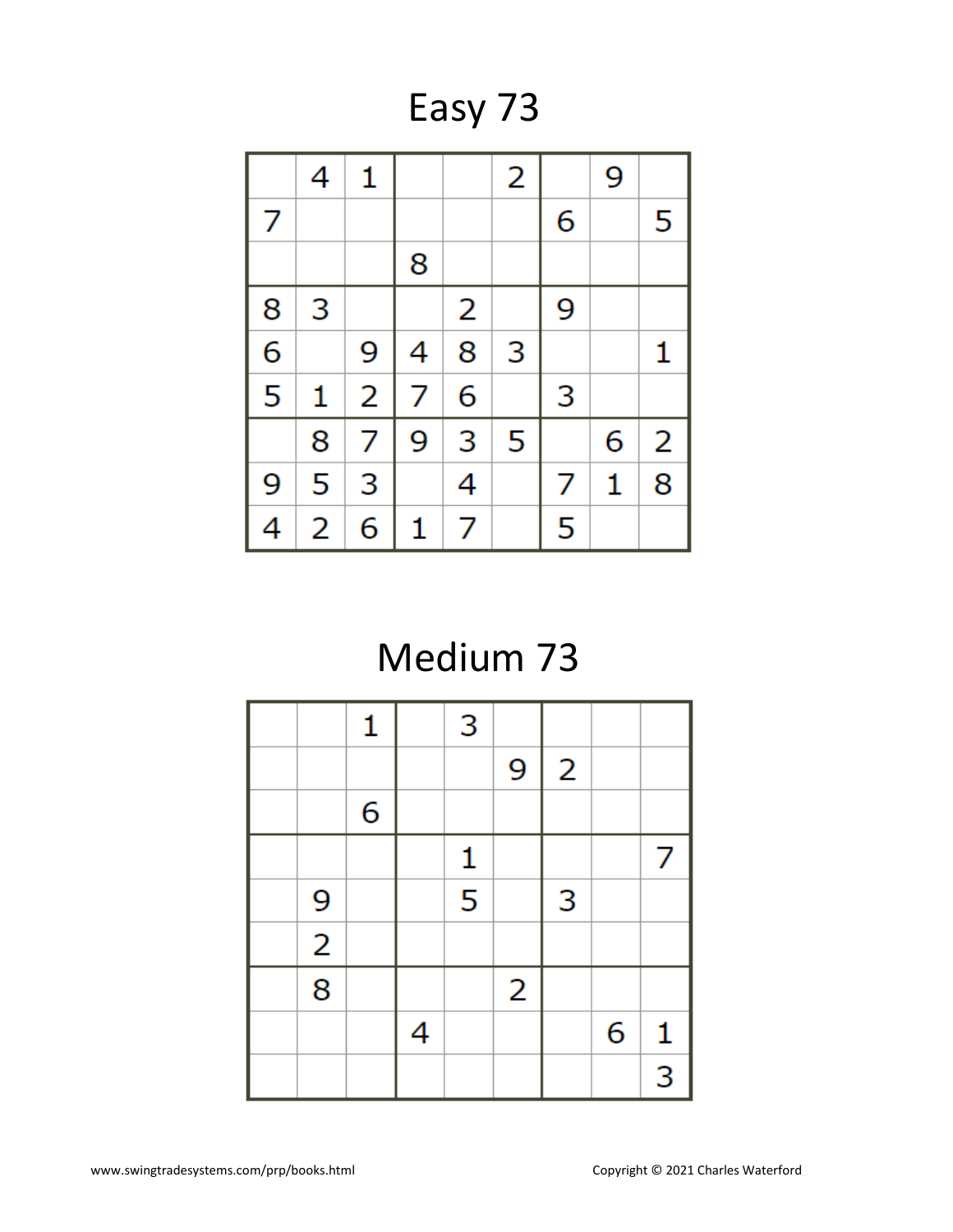#### Hard 73

|   | 6 | 7 |   |   | 4 |   |   |                |
|---|---|---|---|---|---|---|---|----------------|
|   |   |   |   |   |   |   | 1 | $\overline{2}$ |
|   | 3 |   |   |   |   |   |   |                |
| 8 |   |   |   | 5 |   |   |   | 9              |
|   |   |   | 8 |   |   |   |   |                |
|   | 4 |   |   |   |   | 7 |   |                |
| 1 |   |   |   |   |   |   |   |                |
|   |   |   |   |   | 3 | 6 |   |                |
| 5 |   |   | 9 |   |   |   | 2 |                |

# Expert 73

|   | 1 | 5 |   |   |   |                |   |   |
|---|---|---|---|---|---|----------------|---|---|
|   |   |   | 4 |   |   |                | 7 | 9 |
|   |   |   |   |   |   |                |   |   |
| 7 |   |   | 6 |   |   |                |   |   |
|   |   |   |   |   |   | $\overline{2}$ |   |   |
|   |   |   |   | 8 |   | 1              |   |   |
|   |   |   |   |   |   |                | 4 |   |
|   | 8 |   |   | 1 |   | 5              |   |   |
| 9 |   |   |   |   | 7 |                | 6 |   |